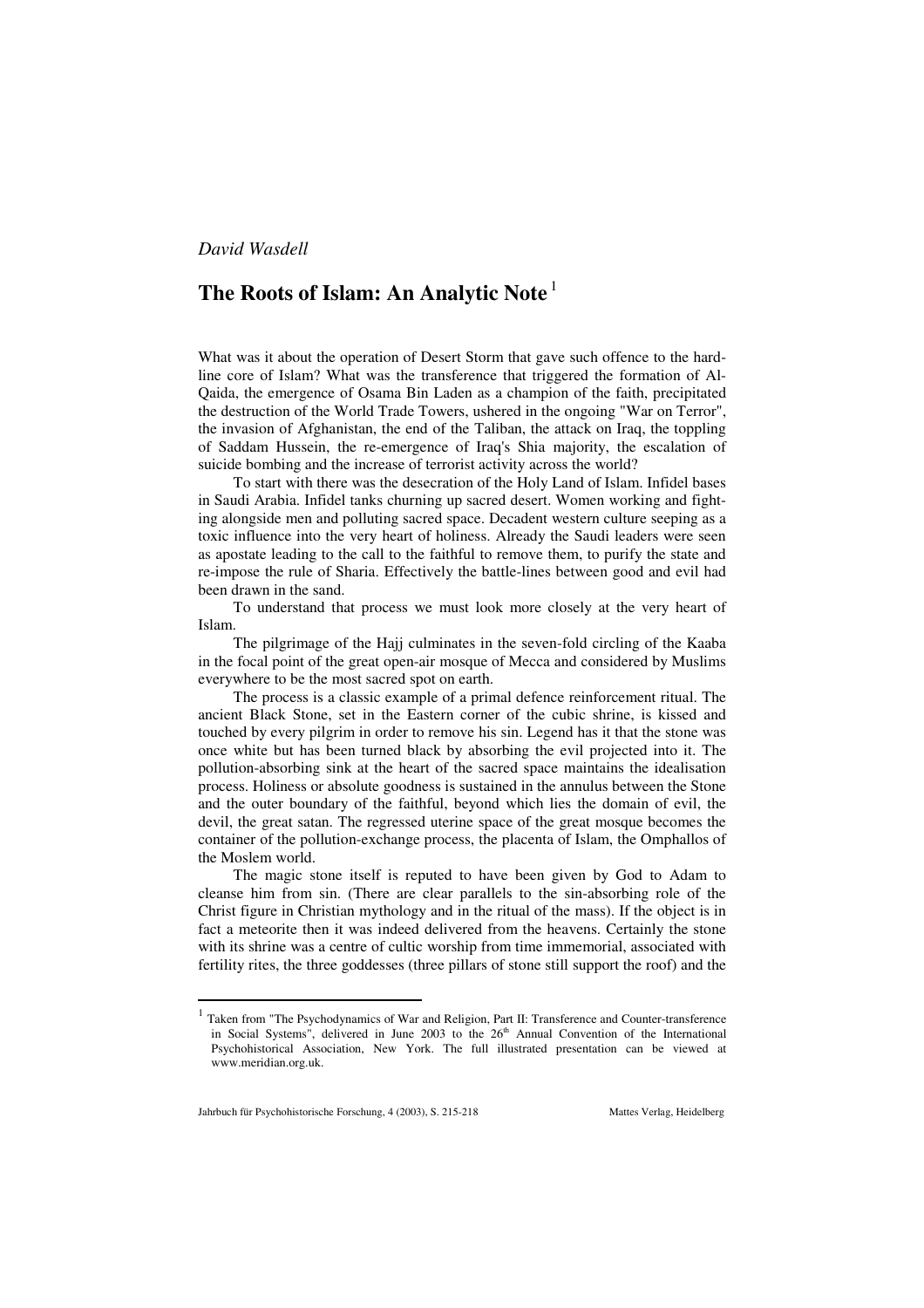awe of the feminine. The intense gender splitting in Islam hides the female elements beneath a black cloth.

The developed construct of Islam carries within it the prohibition of radical critique on pain of death. It is therefore not only a very powerful system of collusional defence, but also a second-order system of defence preservation. If I were myself a Muslim, the last few comments alone would render me vulnerable to the Fatwah. The analysis of the personal psychodynamics of Muhammad that follows breaks the most profound taboo of all.

In the dynamics of complex systems, initial conditions are critical to the formation of presenting topology, so it is to the origins of Islam in the personal psychodynamics of Muhammad and his contemporary social context that we must turn our attention if we are to understand the forces driving the current psychodrama.

Muhammad's family belonged to the clan of Hashim, part of the tribe of Quraysh which dominated Mecca and made up most of its population. Hashim was not one of its more important clans but had some religious prestige derived from its hereditary right to certain offices attached to the Kaaba. The best records we have indicate that Muhammad was born in 570 CE, the "year of the elephant". The reference is understood to be to the year in which an Abyssinian ruler of Yemen sent an expedition to destroy the Kaaba. The expedition, which was a disastrous failure, is said in Muslim tradition to have included an elephant.

Abdallah, the father of Muhammad, died before his son was born. It is possible that he was killed as a martyr defending the Kaaba from the Abyssinian attack. Muhammad's mother, Amina, died while he was still a young child. Certainly the young orphan had been subject to a profound in-utero bereavement trauma laying down primitive defences well before his birth. Early mother-loss would have reactivated the imprint and reinforced the defences.

Brought up by the extended family, he showed early brilliance as a commercial administrator and found employment with a wealthy merchant widow. By the time he was twenty-five she had offered herself to him in marriage, and he replaced the dead husband in the life of the bereaved woman.

It was fifteen years later, at the age of forty, that Muhammad had his first "mystical" or prophetic, experience that was to be the conception point of the new religion. One of the most widespread traditions is that it occurred while he was in a state of solitary withdrawal in a cave on Mount Hira, outside Mecca. Here he "had a vision of the angel Gabriel and an experience of great pain and pressure, so that he thought he was going to die". Commanded to recite words, he felt incapable and ignorant. Eventually he was given the words which constitute the start of Chapter 96 of the Koran;

> *Recite in the name of your Lord who created, Created man from blood congealed. Recite! Your Lord is the most beneficent Who taught by the pen, Taught men that which they did not know.*

The episode is a perfect example of mid-life presentation of fixated pre-natal trauma. The context is the womb-like mountain cave associated with a site of cultic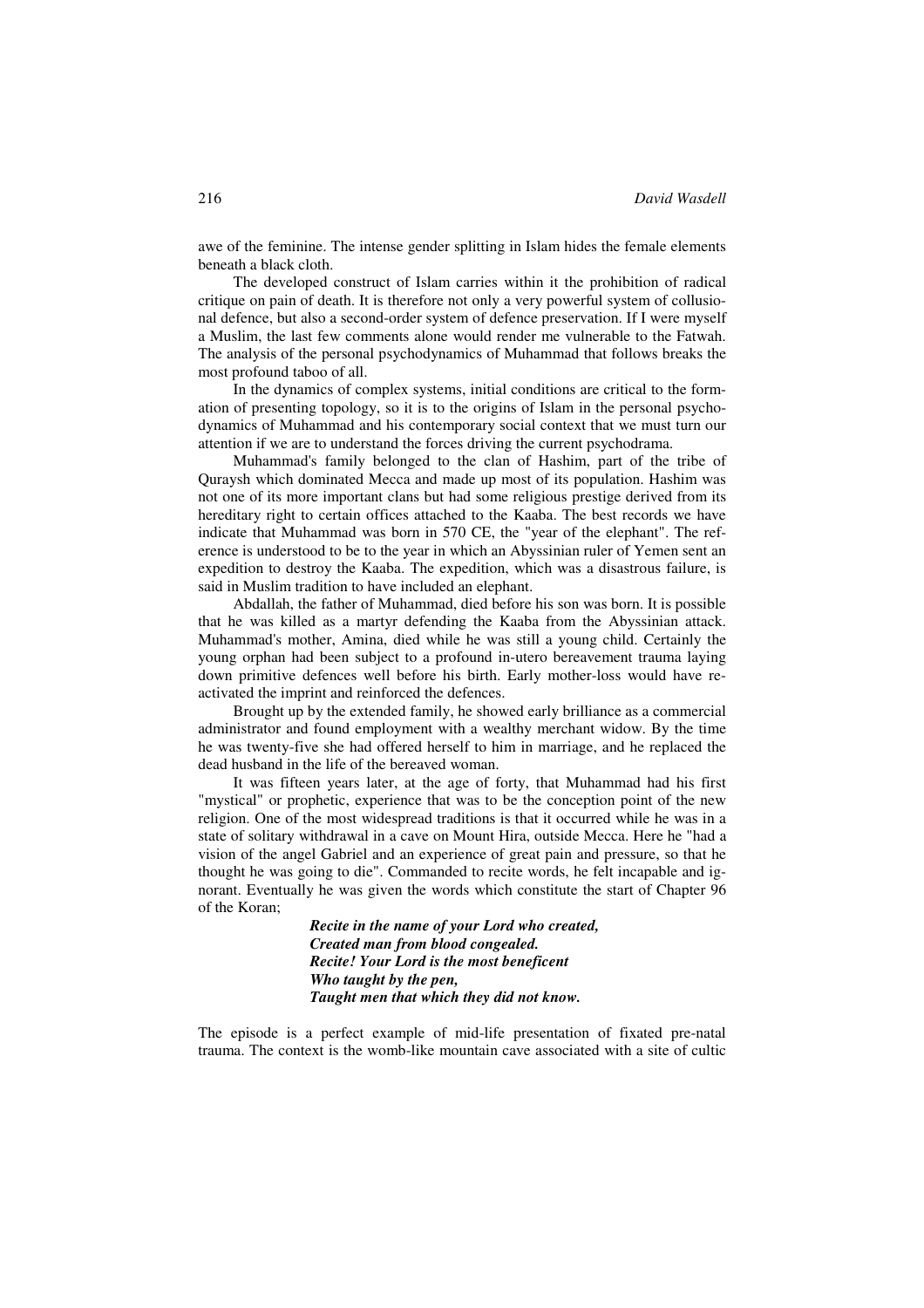goddess-worship. The state is one of solitary withdrawal or regression. The experience is of pressure, pain and fear of death. The ground is the intra-uterine experience of a maternal environment convulsed in grief. References to congealed blood may indicate a near miscarriage associated with premature contraction precipitated by the shock bereavement. The classic defence is that of fixation, suspension of time so that the trauma does not complete but stays as a boundary condition, an event horizon of tolerable space and time. Regression is to the pre-trauma state of deep uterine life while the father was still alive, present in the maternal environment, with voice audible to the unborn child. The process of idealisation is absolute. Retreat from the experienced hell of traumatic impingement is to the post-trauma time of pre-trauma space cleansed of all negativities. It is a paradisical state of reconnection to the un-dead. Subsequent defensive presentation is a mode of psychotic hallucination, re-repression of the emergent trauma, male-female splitting, and the imposition of recitation of the written word as defence against anxiety. The experience was life-transforming and repetitive in order to hold the defensive boundary with psychotic grief and terror which constantly threatened to emerge. Any challenge to the psychotic defence threatened to re-evoke the primary trauma and was therefore suppressed with total prohibition.

Like-minded followers quickly gathered around the new holy man finding that the intensity of his process effectively defended them also from intolerable anxiety. The deviant group inevitably became the target of negative transference from the Meccan culture and they were violently expelled. He sent many followers to take refuge in Christian Abyssinia while he tried unsuccessfully to find support in the neighbouring mountain town of Ab Taif. He was eventually persuaded to move with some followers to the predominantly agricultural settlement of Yathrib, (later to be renamed Medina) some 200 miles to the north of Mecca. Here he established the first Muslim community. The cult grew rapidly around its psychotic leader who also proved to be a fanatical and successful war-lord. He led attacks on Meccan trade caravans and won an escalating sequence of battles with Meccan forces. Local tribal groups joined the movement accepting the discipline of Islam as the price for protection. Up to this point the prayers were said facing the holy site of Jerusalem. The Jews in Medina, however, were the only group to hold out against the new construct. The process of transference and counter-transference at the inter-group boundary led to mutual demonisation and the displacement of the focal holy site from Jerusalem to the Kaaba in Mecca. By 630 he was able to take control of Mecca virtually unopposed. The Kaaba, already the focal point of Islam was cleansed of all its pagan statues, relics and practices. Eventually the ancient sacred site of the Temple Mount in Jerusalem, now seen from the perspective of the new faith to have been desecrated by the apostasy of the Jewish infidels, was cleansed in 691 CE and crowned with the Dome of the Rock, becoming the third most sacred site of Islam and the provocative sign of abomination both to Judaism and to Christianity. The defence constructs are also reinforced and differentiated by the practice of ritual genital mutilation. Neo-natal circumcision trauma is applied to Jewish males (and incidentally to many American males too). Circumcision of Muslim males takes place in latency. Female circumcision, though slowly declining, is still common in some Islamic cultures, but is not inherent in the faith. The rest, as they say, is history.